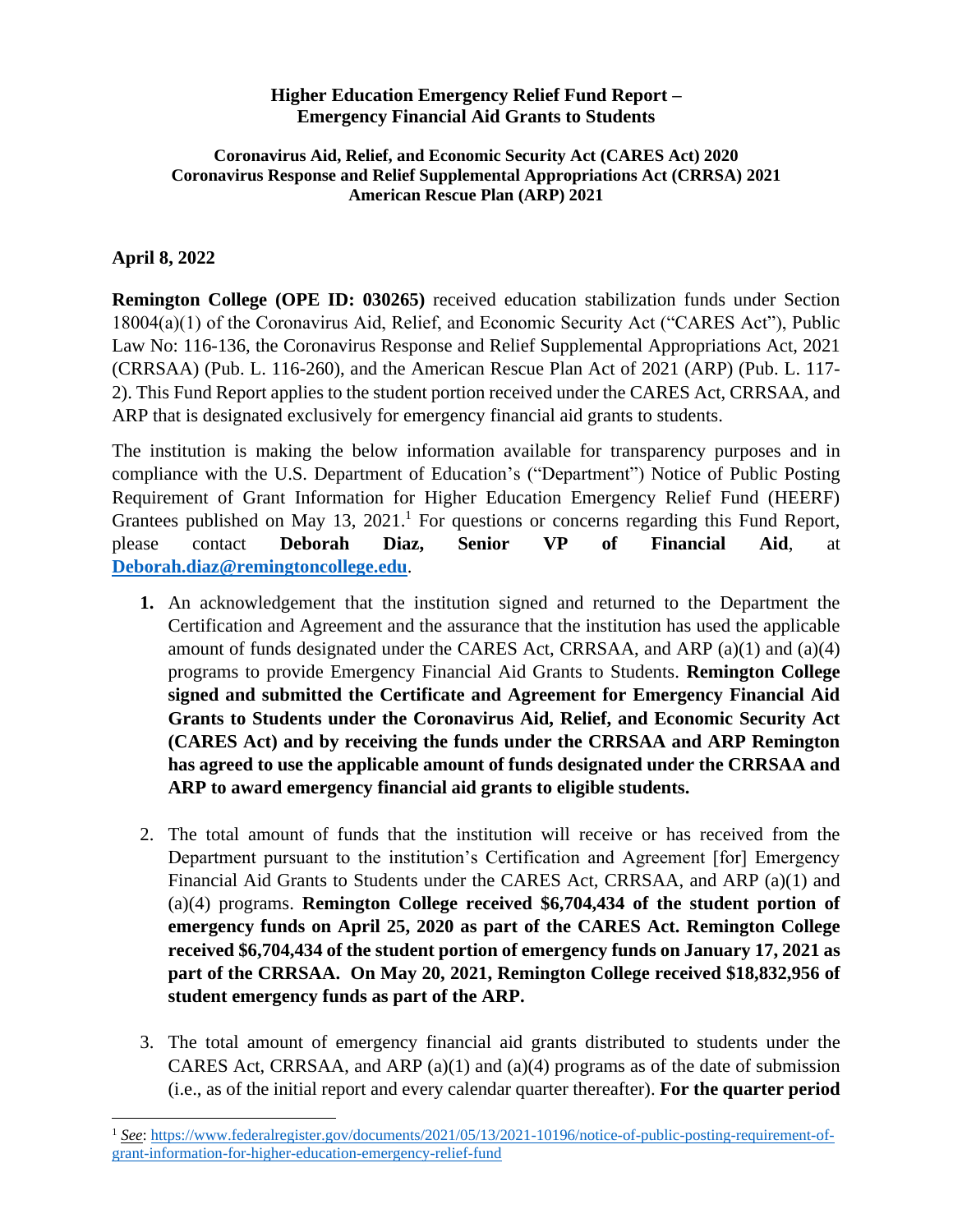## **of January 1, 2022 through March 31, 2022, Remington College has distributed \$233,450 to students under the CARES Act, CRRSAA, and ARP (a)(1) and (a)(4) programs.**

- 4. The estimated total number of students at the institution that are eligible to receive emergency financial aid grants to students under the CARES Act, CRRSAA, and ARP (a)(1) and (a)(4) programs. **As of March 31, 2021, the total number of eligible students was 1,966.**
- **5.** The total number of students who have received an emergency financial aid grants under the CARES Act, CRRSAA, and ARP (a)(1) and (a)(4) programs. **For the quarter period of January 1, 2022 through March 31, 2022, 40 students received an emergency grant under the CARES Act, CRRSAA, and ARP.**
- 6. The method(s) used by the institution to determine which students receive emergency financial aid grants and how much they would receive under the CARES Act, CRRSAA, and ARP  $(a)(1)$  and  $(a)(4)$  programs.

#### **Student Eligibility:**

**All students who are or were enrolled at the College during the COVID-19 national emergency are eligible for emergency financial aid grants from HEERF, regardless of whether the student completed a Free Application for Federal Student Aid (FAFSA) or are eligible for Title IV. Institutions, including Remington College, have been directed to prioritize students with exceptional need in awarding emergency financial aid grants to students, as determined by the institutions themselves. (Examples of factors indicating exceptional need provided in Department guidance include Pell Grant or other need-based aid eligibility, status as an undergraduate with extraordinary financial circumstances, or significant unexpected expenses, such as the loss of employment, reduced income, or food or housing insecurity.) The Department has confirmed, as provided in the CRRSAA and ARP that emergency financial aid grants to students may be provided to students exclusively enrolled in distance education.** 

**As provided in current Department guidance, the College may not (1) condition the receipt of financial aid grants to students on continued or future enrollment in the institution, (2) use the emergency financial aid grants to satisfy a student's outstanding balance, unless the College has obtained the student's written (or electronic), affirmative consent, (3) require such consent as a condition of receipt of or eligibility for the emergency financial aid grant, or (4) condition the receipt of financial aid grants to students on other academic or athletic performance or good standing requirements.** 

**The College will follow the Department guidance discussed above in distributing emergency financial aid grants to students. The College may revise this procedure from time to time to align with evolving law, Department guidance, or other authority.**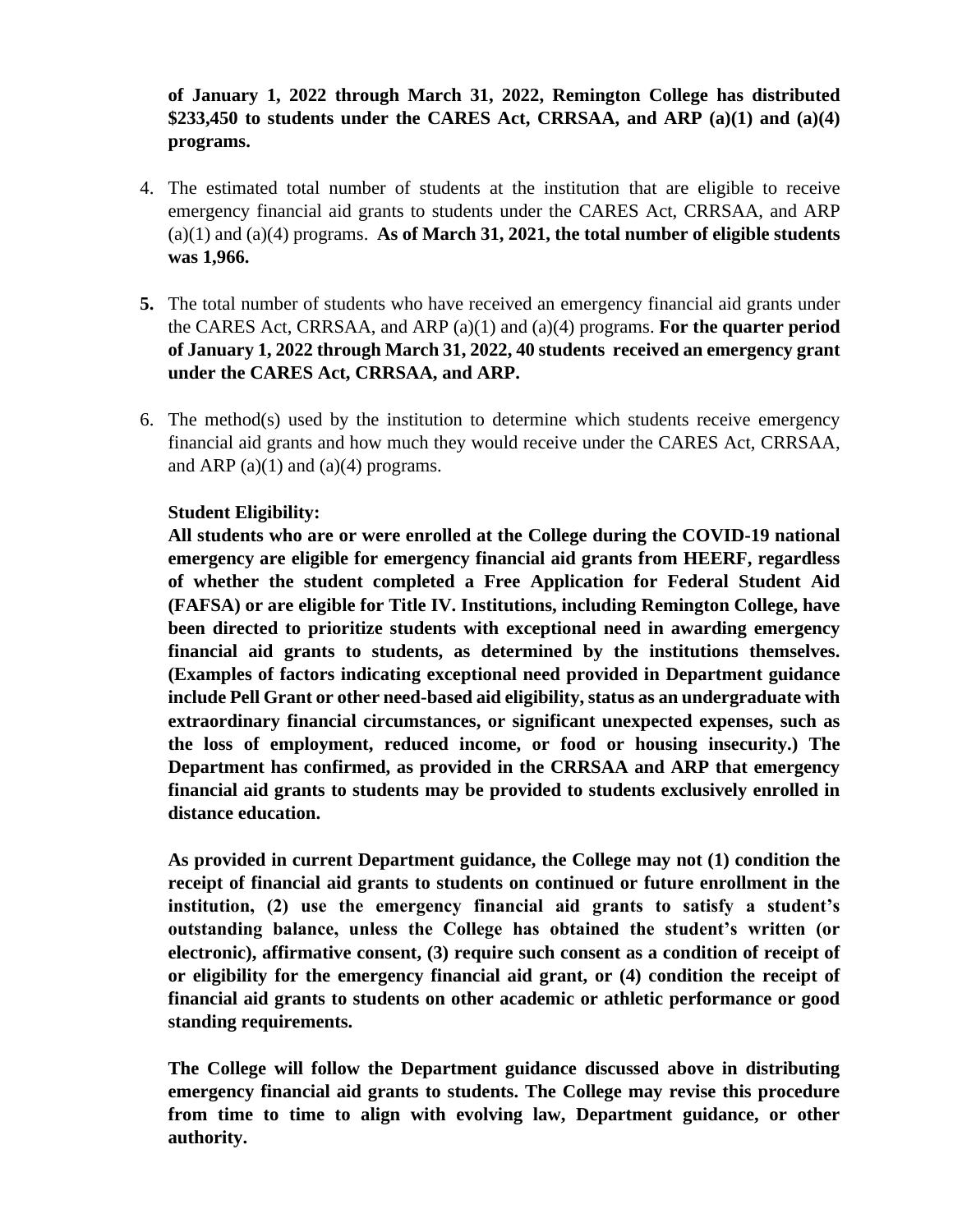**Emergency Financial Aid Grant Amount:**

**The total amount a student can receive in emergency financial aid grants under the CARES Act/CRRSAA/ARP is \$6,345.00. Students who have previously received an EFA Grant under the CARES Act are not precluded from receiving another EFA Grant; however, the amount of the second EFA Grant will be reduced by the amount of the first EFA Grant. (For example, a student who received a prior EFA Grant of \$1,850.00 is only eligible to receive a second EFA Grant in the amount of \$4,495.00). No student will be awarded an amount that exceeds the equivalent amount of a maximum Federal Pell Grant for the 2020-2021 award year. The College retains discretion to provide additional emergency financial aid grants to students as permitted under applicable law and guidance.**

7. Any instructions, directions, or guidance provided by the institution to students concerning the emergency financial aid grants. **See Attachment A**.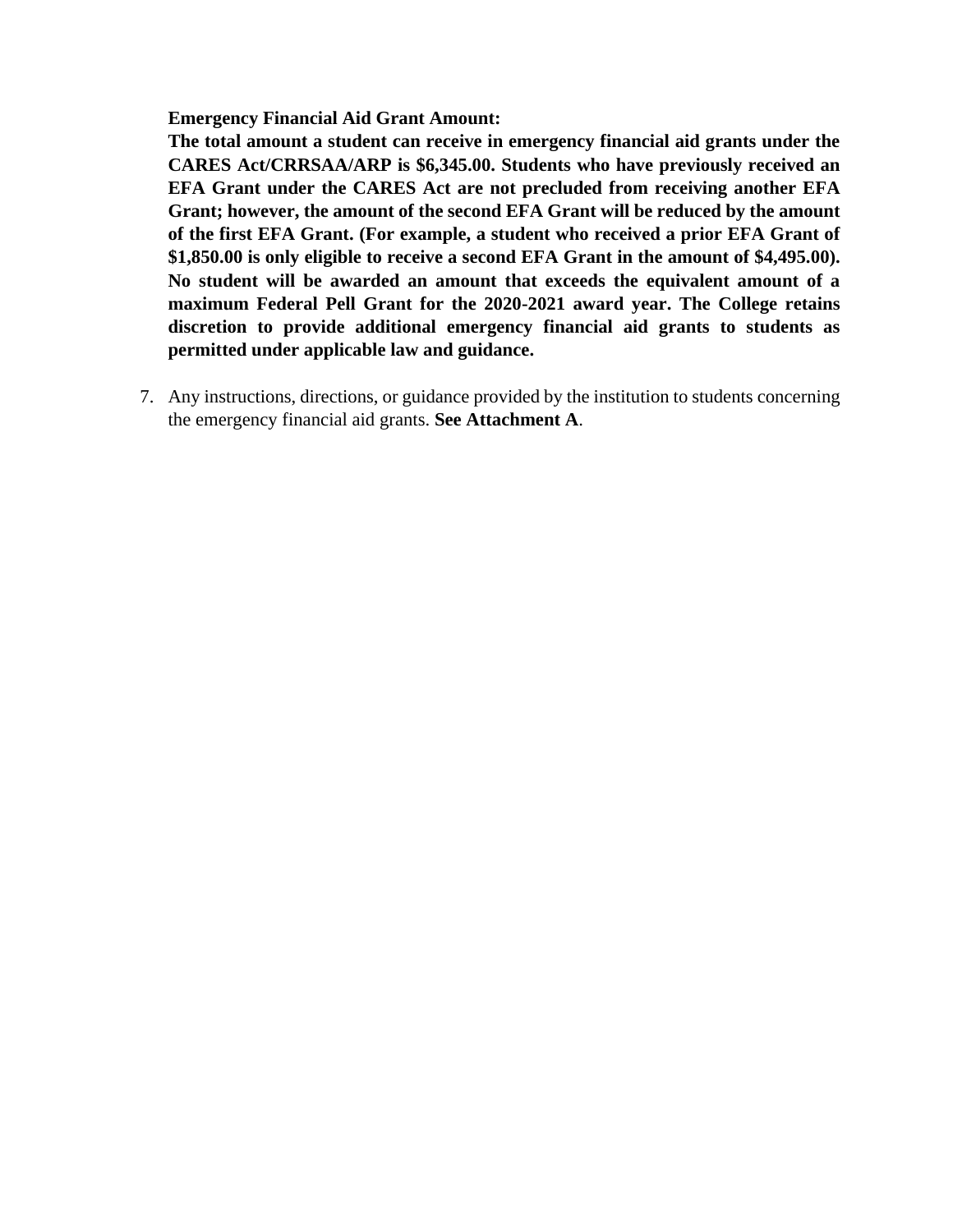#### **Attachment A**

**Student Application for Higher Education Emergency Financial Aid Grants:** 

8/10/2021

**HEERF Application - Remington 360** 

# **Student Application for Higher Education Emergency Financial Aid Grant - CARES** Act, CRRSAA, and ARP



The Coronavirus Aid, Relief, and Economic Security Act (CARES Act), Coronavirus Response and Relief Supplemental Appropriations Act (CRRSAA), and the American Rescue Plan (ARP) through the Department of Education has made Emergency Financial Aid Grants (EFA Grants) available to all Remington College students. Remington College will use the information you provide here to determine your eligibility for an EFA Grant. Students must fill out this information completely, sign, and return the application to Remington College by 5:00PM EST on August 18, 2021.

## **CAMPUS & PROGRAM INFORMATION**

Campus \*

Please select one:

## **STUDENT INFORMATION**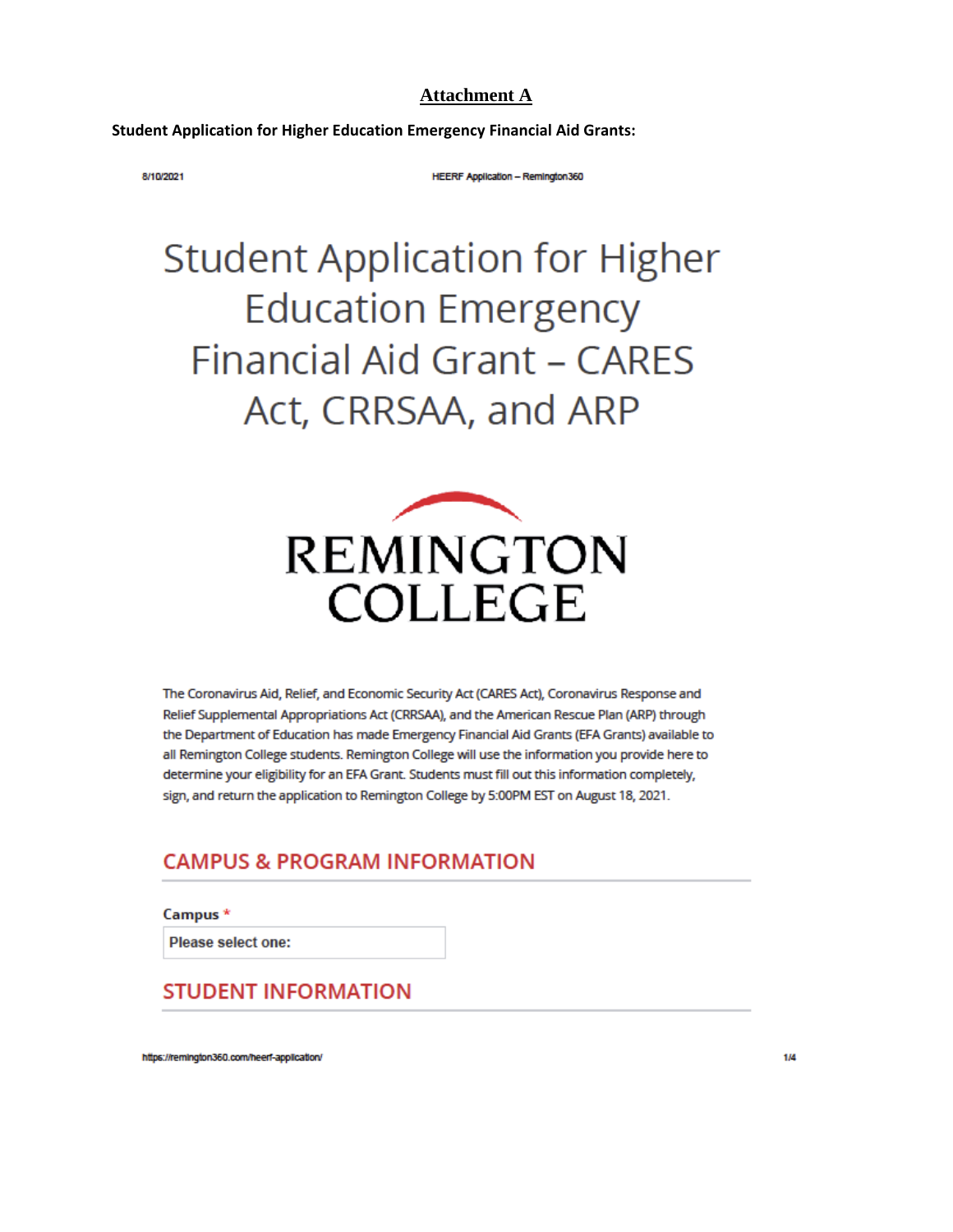| 8/10/2021          | HEERF Application - Remington360 |
|--------------------|----------------------------------|
| First Name *       | Last Name *                      |
| <b>Middle Name</b> | Phone $# *$                      |
| Student ID#* *     | Personal Email *                 |
| School Email *     | Street Address *                 |
| City *             | State *                          |
| Zip *              | <b>Please select one</b>         |
|                    |                                  |

# Eligibility

All students who are or were enrolled at the College during the COVID-19 national emergency (beginning March 13, 2020 and continuing today), including students exclusively enrolled in distance education, are eligible for emergency financial aid grants from HEERF, regardless of whether the student completed a Free Application for Federal Student Aid (FAFSA) or are eligible for Title IV Federal Student Aid. (For example, non-citizens and students convicted of certain crimes may be eligible for EFA Grants.) Though students facing extraordinary financial circumstances and those with exceptional need will be prioritized, other students may still receive **EFA Grants.** 

Students experiencing extraordinary financial circumstances or who may have exceptional need are requested to describe their circumstances here. Examples of situations that may show exceptional need include (but are not limited to) receiving Pell Grants, receiving other government financial assistance (such as Supplemental Nutrition Assistance Program, or housing/rent assistance), or experiencing significant unexpected expenses (such as a loss of personal or family employment, reduced income, increased child care expenses, or extraordinary health care expenses), or housing/food insecurity.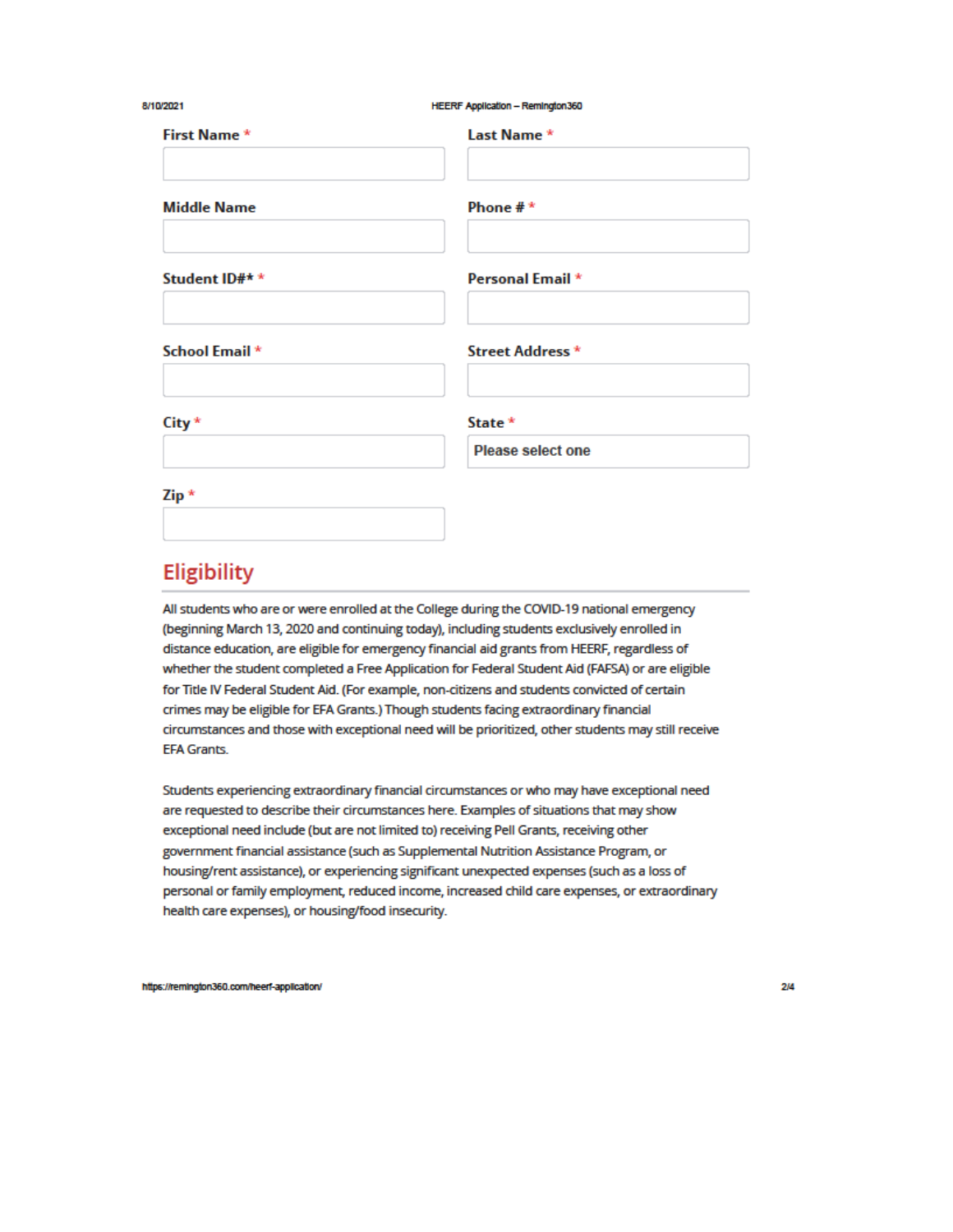## **Use of EFA Grants**

Students may use their emergency financial aid grants for any component of their cost of attendance or for emergency costs that arise due to coronavirus, such as tuition, food, housing, health care (including mental health care), or child care. Students (not the College) will ultimately determine how they may use their emergency financial aid grants within the allowable uses.

## **Amount of EFA Grant**

The total amount a student can receive in emergency financial aid grants under the CARES Act/CRRSAA/ARP is \$6,345.00. Students who have previously received an EFA Grant under the CARES Act are not precluded from receiving another EFA Grant; however, the amount of the second EFA Grant will be reduced by the amount of the first EFA Grant (For example, a student who received a prior EFA Grant of \$1,850.00 is only eligible to receive a second EFA Grant in the amount of \$4,495.00). No student will be awarded an amount that exceeds the equivalent amount of a maximum Federal Pell Grant for the 2020-2021 award year. The College retains discretion to provide additional emergency financial aid grants to students as permitted under applicable law and guidance.

By signing below, I hereby certify that the above statements are true and correct to the best of my knowledge and I am requesting a one-time EFA Grant to help cover the cost of attendance or for emergency costs that arise due to coronavirus, such as tuition, food, housing, health care (including mental health care), or child care. I further certify that I am a student enrolled at Remington College. I understand that I will be unable to revise this application after submitting it, that the completion and submission of this application does not guarantee that I will be awarded an EFA Grant, and I understand that Remington College will determine my eligibility for grant monies based on my responses to the questions above. I further understand that if I am awarded an EFA Grant and I do not cash the check within 90 days of the check being issued that Remington College has the right to cancel my check and reallocate the funds to be used to award EFA Grants to other students. I further understand that Remington College Reserves the right to discontinue, change, update, or modify the program administering the EFA Grants in its sole discretion